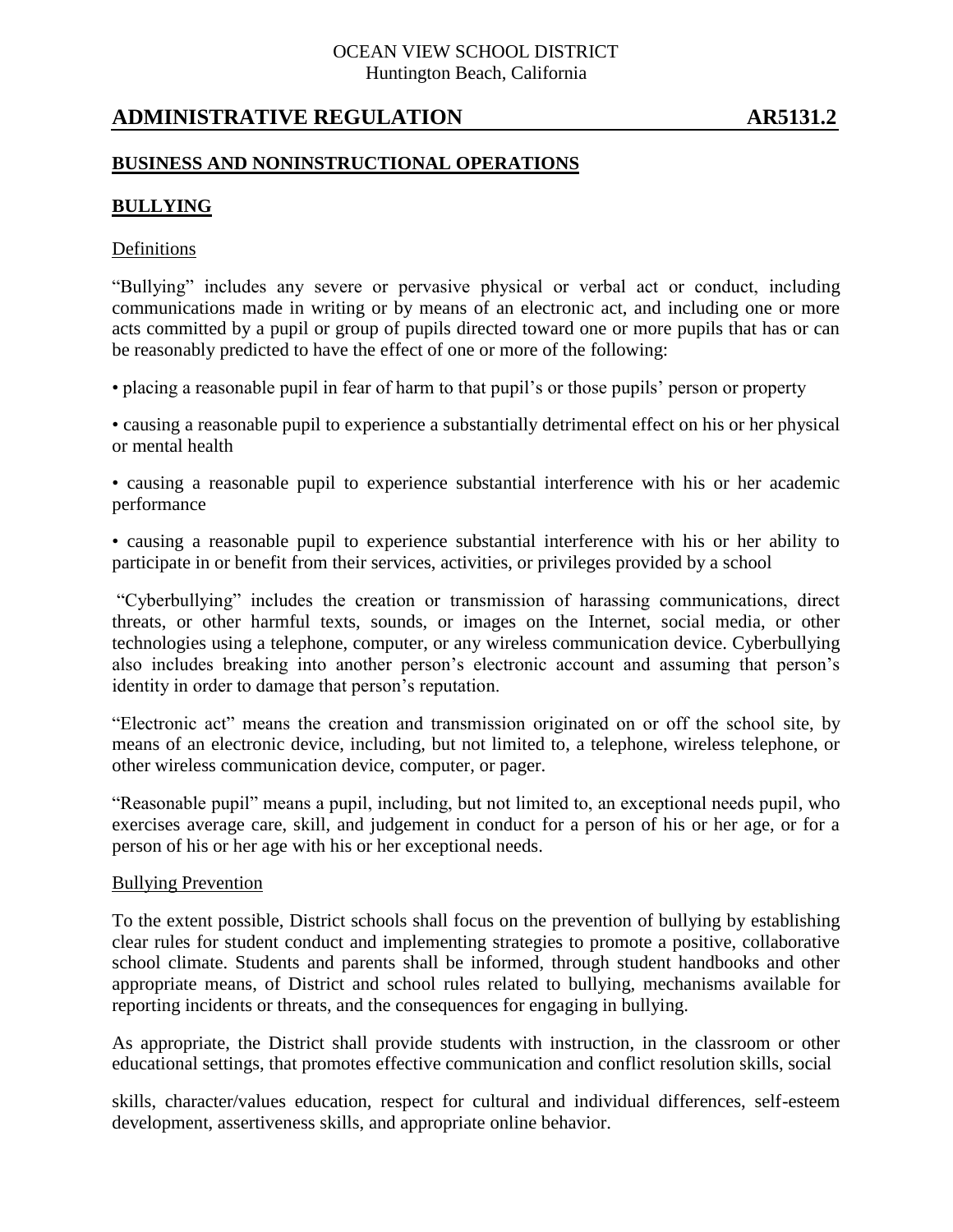## OCEAN VIEW SCHOOL DISTRICT Huntington Beach, California

# **ADMINISTRATIVE REGULATION AR5131.2**

## **BUSINESS AND NONINSTRUCTIONAL OPERATIONS**

## **BULLYING**

### Bullying Prevention (continued)

Staff shall receive related professional development, including information about early warning signs of harassing/intimidating behaviors and effective response.

### Intervention, Reporting and Investigations

Students are encouraged to notify school staff when they are being bullied or suspect that another student is being victimized. In addition, the Superintendent or designee shall develop means for students to report threats or incidents confidentially and anonymously.

Any student, parent/guardian, or other individual who believes that a student has been subjected to bullying or who has witnessed bullying may report the incident to a teacher, the principal, a compliance officer, or any other available school employee. Within one business day of receiving such a report or of observing an incident of bullying, a staff member shall notify the site administrator of the report or observation. All incidents of reported or observed bullying shall be investigated by the site administrator.

Reports of bullying and cyberbullying shall be investigated promptly, and corrective action shall be taken when a complaint is verified. Neither reprisals nor retaliation shall occur as a result of the submission of a complaint and confidentiality is to be maintained.

School personnel who witness an act of discrimination, harassment, intimidation, or bullying shall take immediate action to intervene when safe to do so.

When the circumstances involve cyberbullying, individuals with information about the activity shall be encouraged to save and print any electronic or digital messages that they feel constitute cyberbullying and notify a teacher, the principal, or other employee so that the matter may be investigated. When a student uses a social networking site or service to bully or harass another student, the Superintendent or designee may file a request with the networking site or service to suspend the privileges of the student and to have the material removed.

Whenever possible, the site administrator completes an investigation of a bullying report within five school days of receiving notice of bullying behavior. The site administrator shall determine whether interim measures are necessary during and pending the results of the investigation.

Whenever possible, within 30 days the site administrator shall compile a written result of the investigation. This report shall be kept on file at the school site.

If the complainant is not in agreement with the findings of the school site investigation, a Bullying Complaint District Level Appeal may be submitted to the Student Services Office within ten days of receiving the investigation findings.